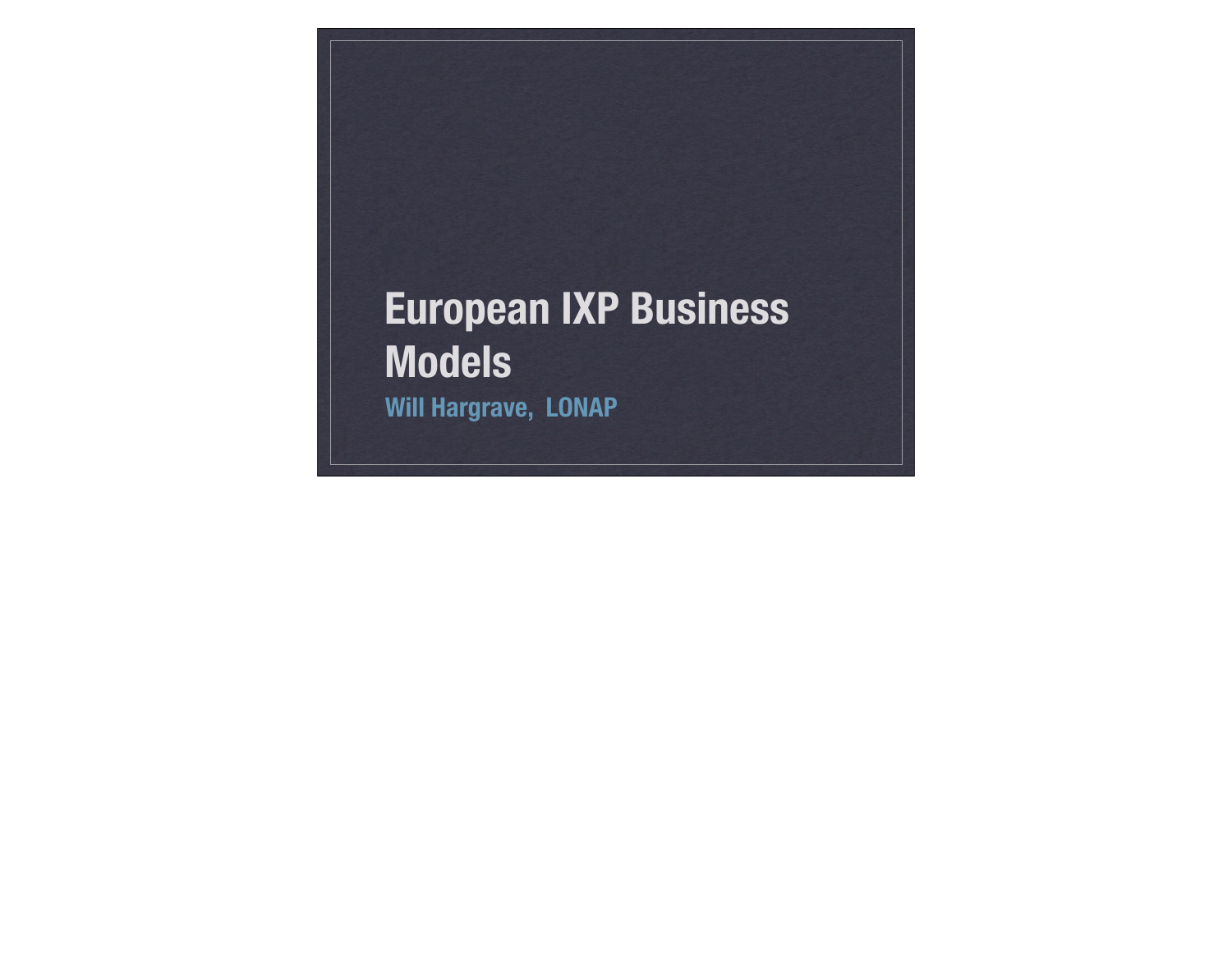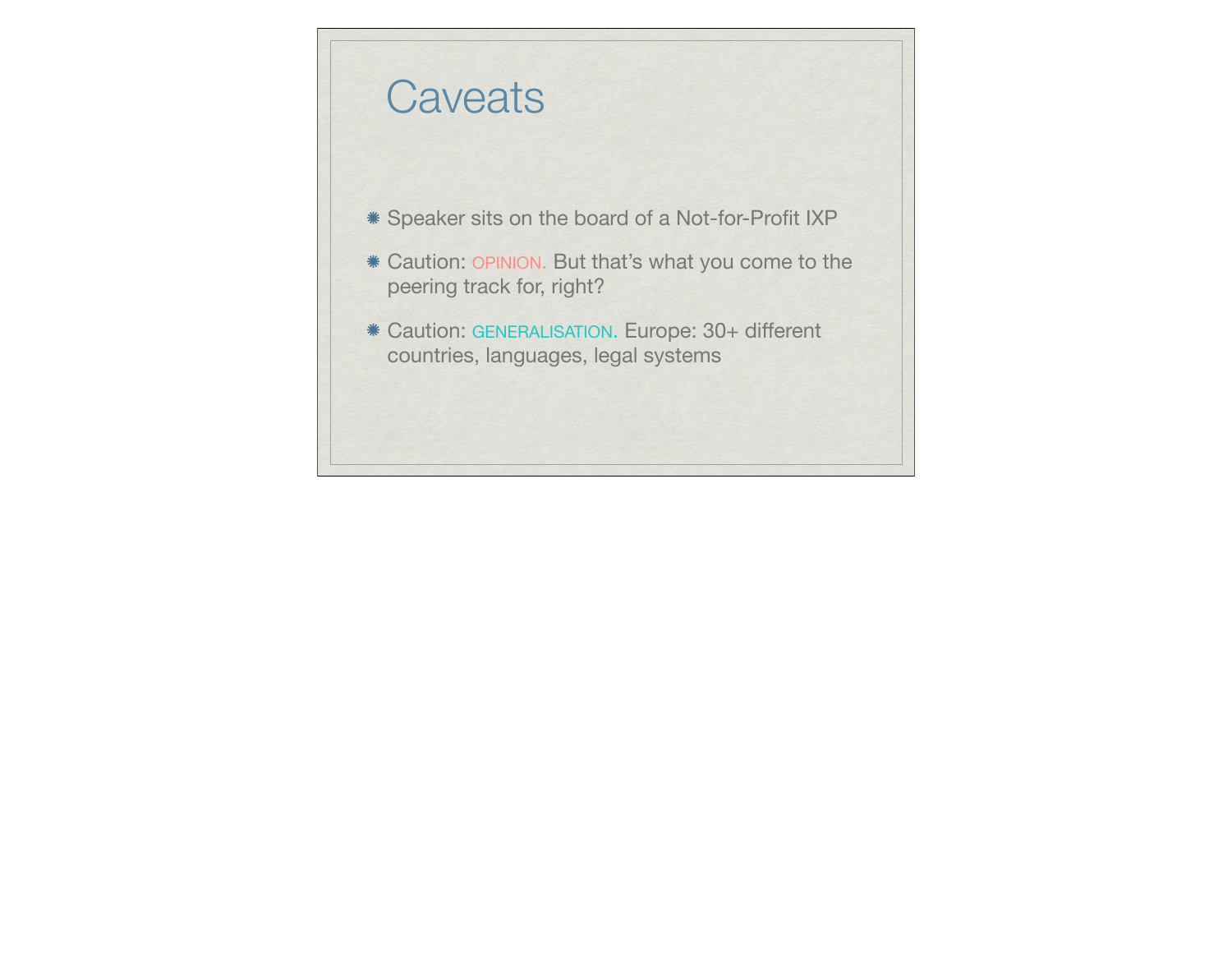| What  | Commercial                             | <b>Association based</b>               |
|-------|----------------------------------------|----------------------------------------|
| Who   | Part of colo operator                  | Colo-independent                       |
| Where | One facility or group of<br>facilities | Usually many<br>(competing) facilities |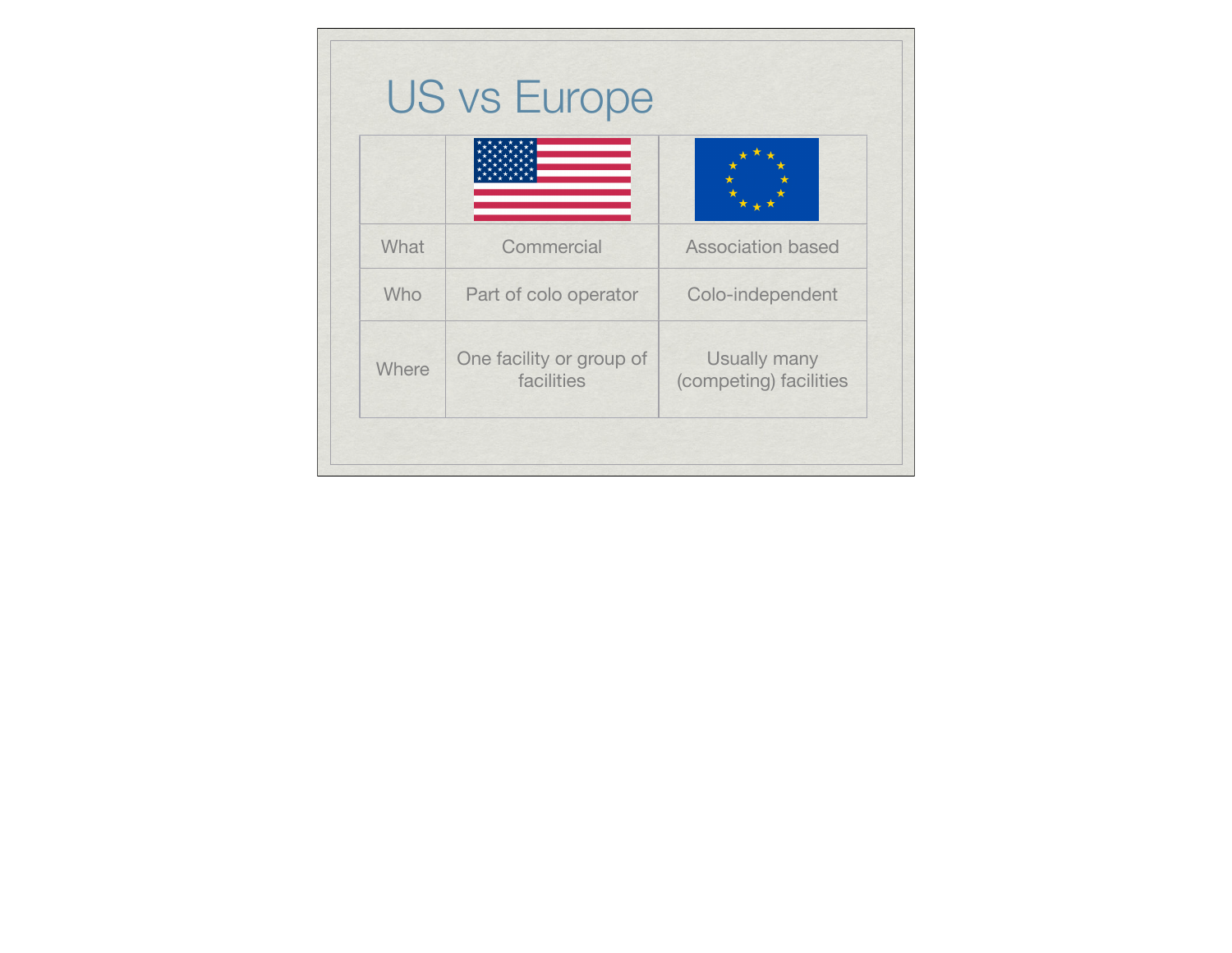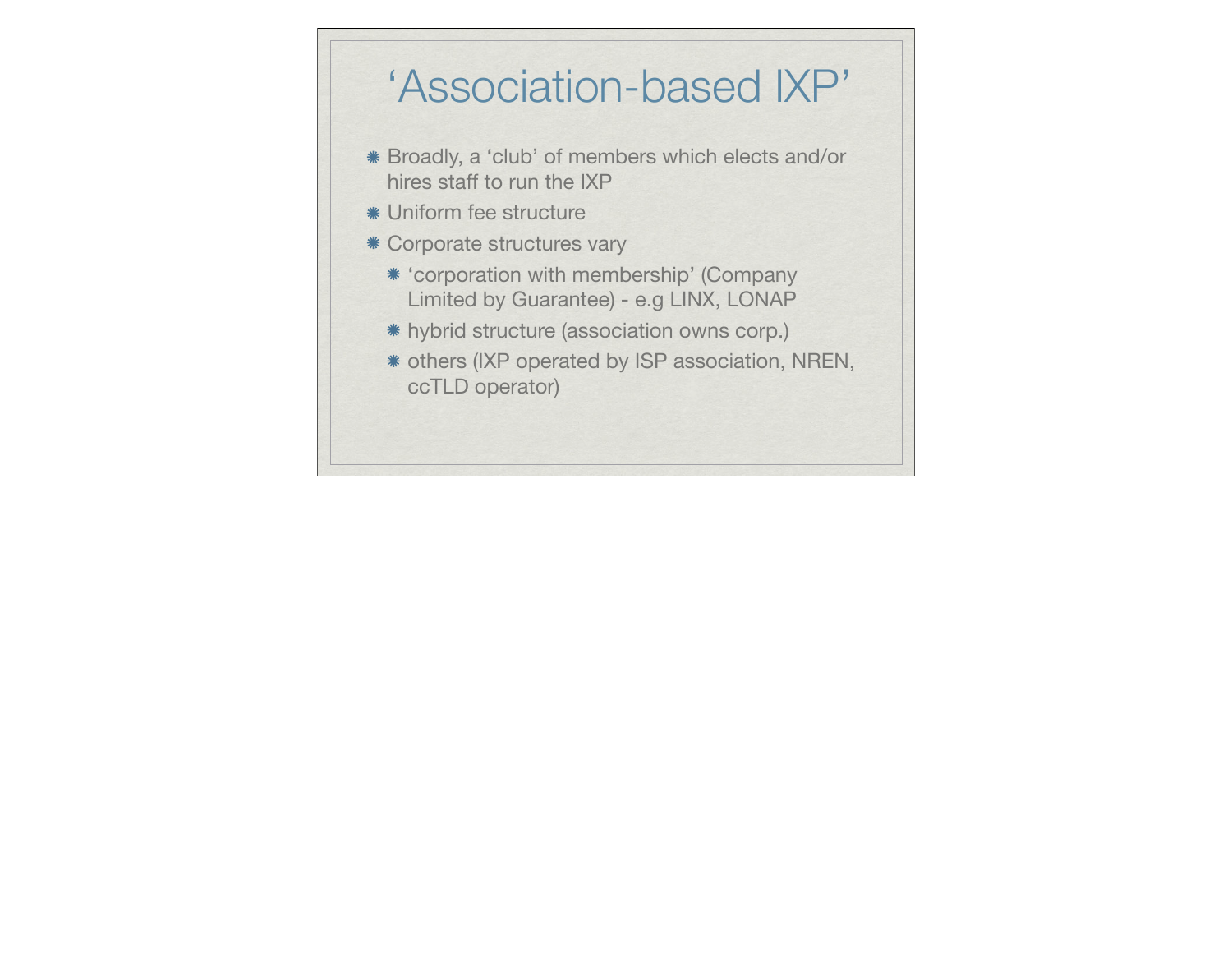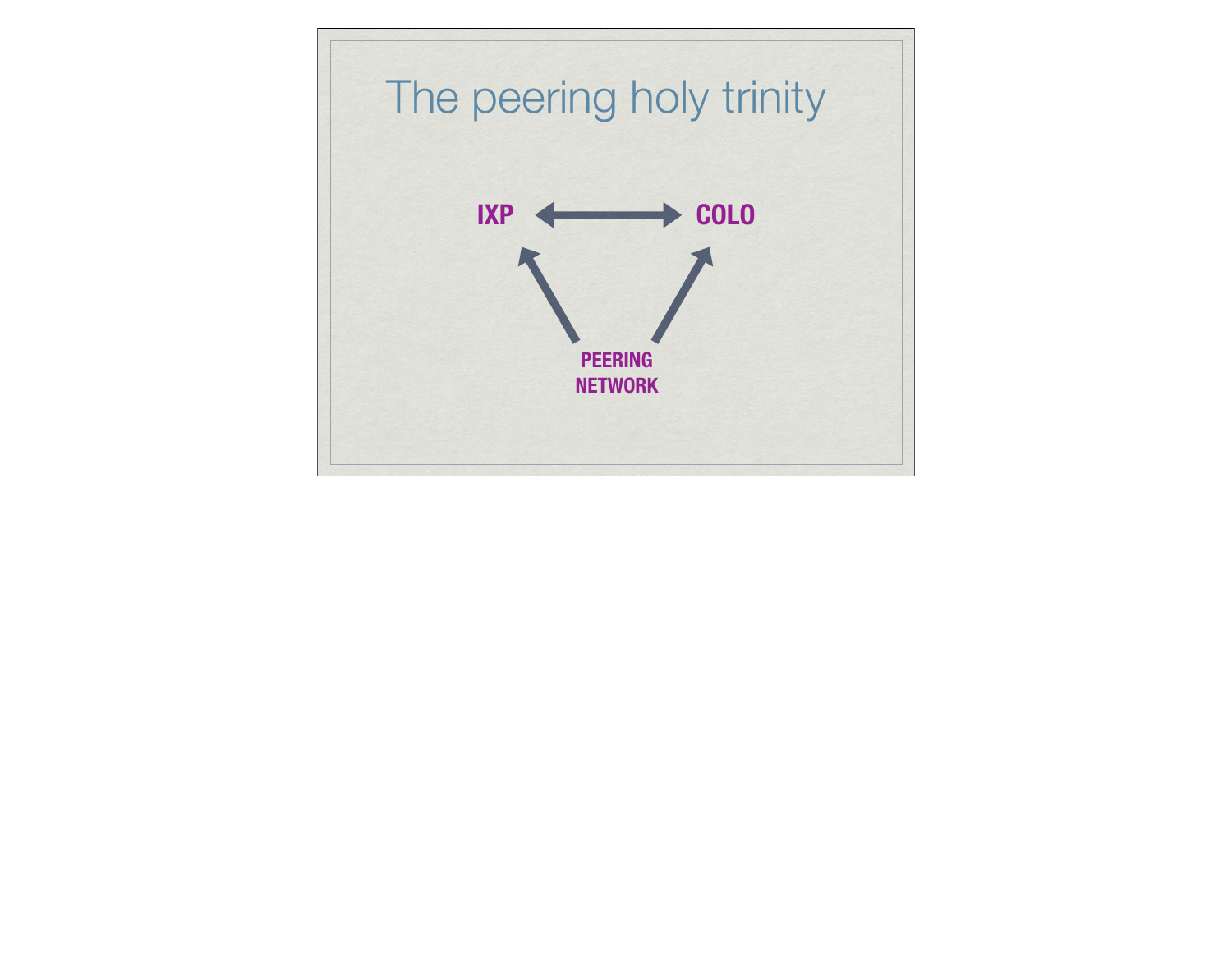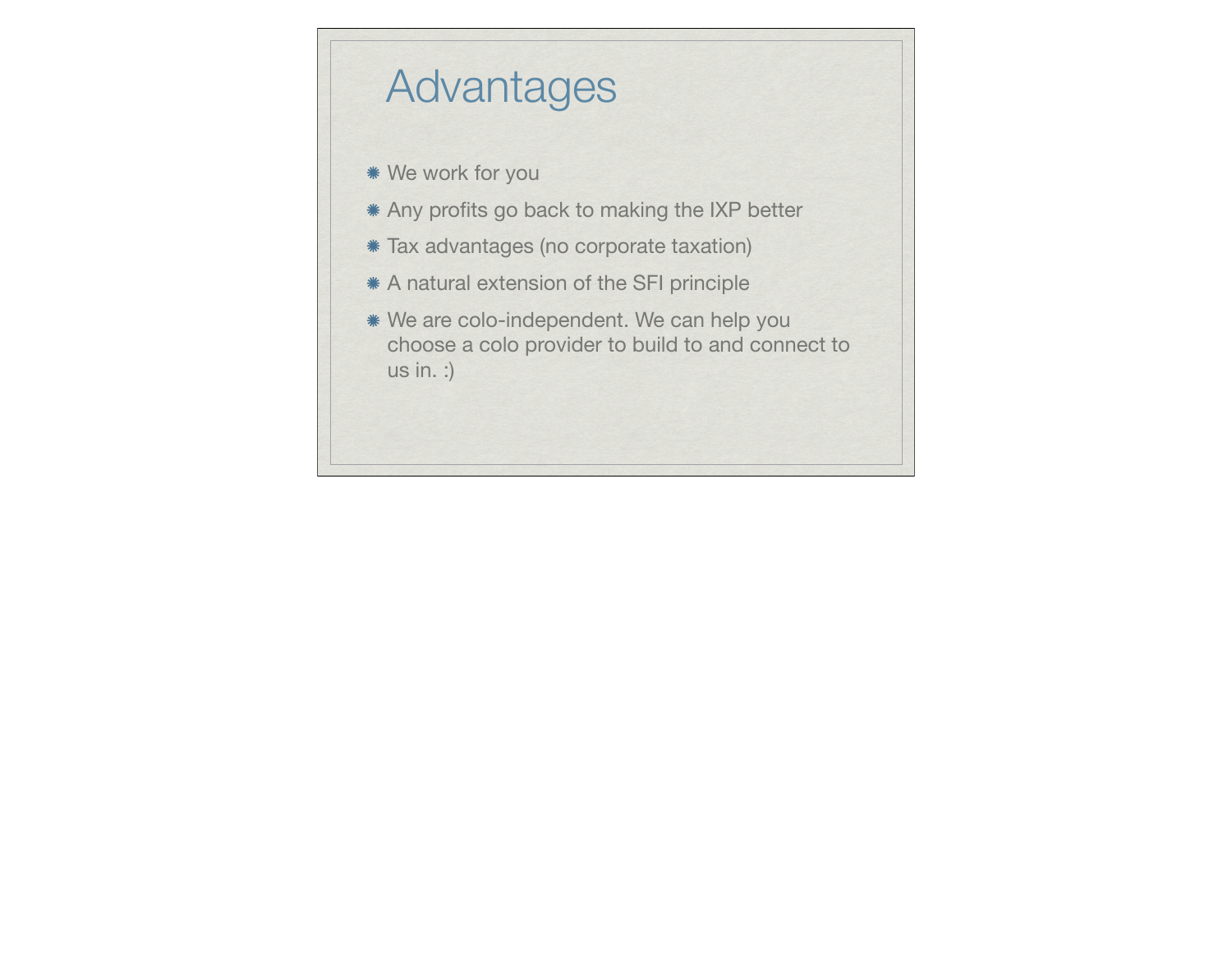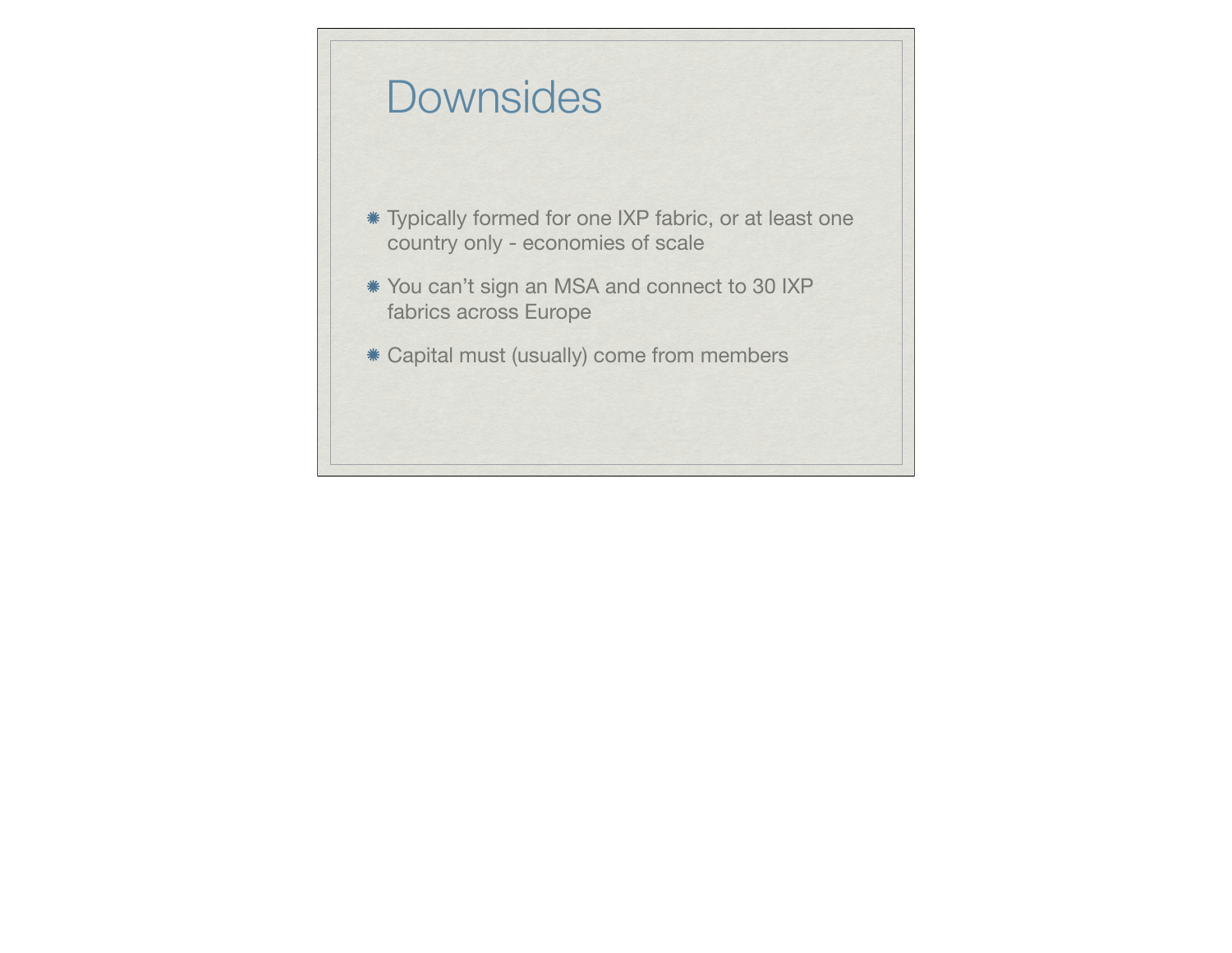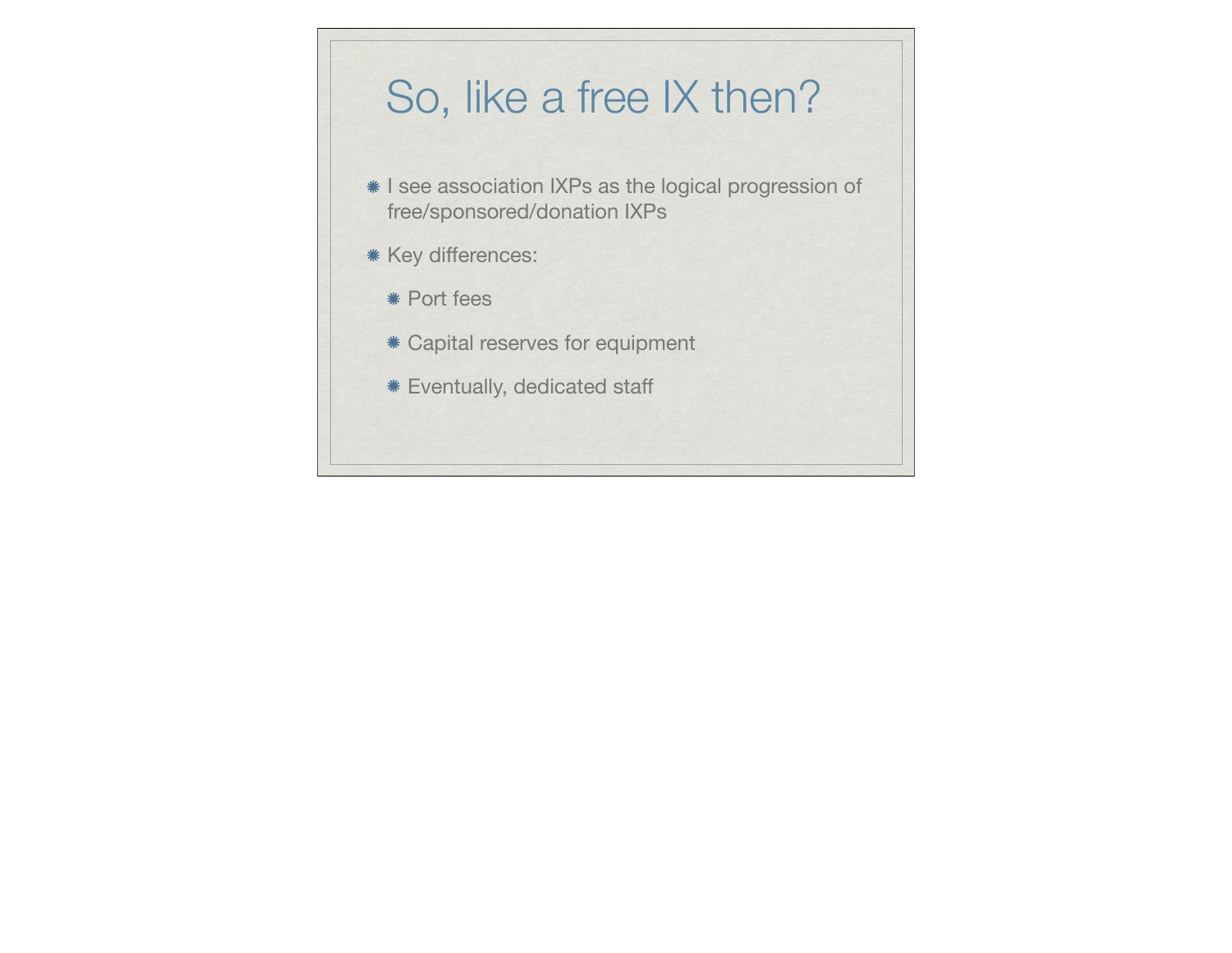## What we hear

"We don't understand these documents. Our corporate counsel ..." Purchasing consortia, credit unions, and other mutuals all exist in America.

"Please can you reseat the linecard in slot 4 of AR3-LHR-04" "Hey, we're not the colo. Give them a call on +29 0123 4567"

"Can I donate some equipment" "Can I volunteer"

Perhaps not directly, but ....